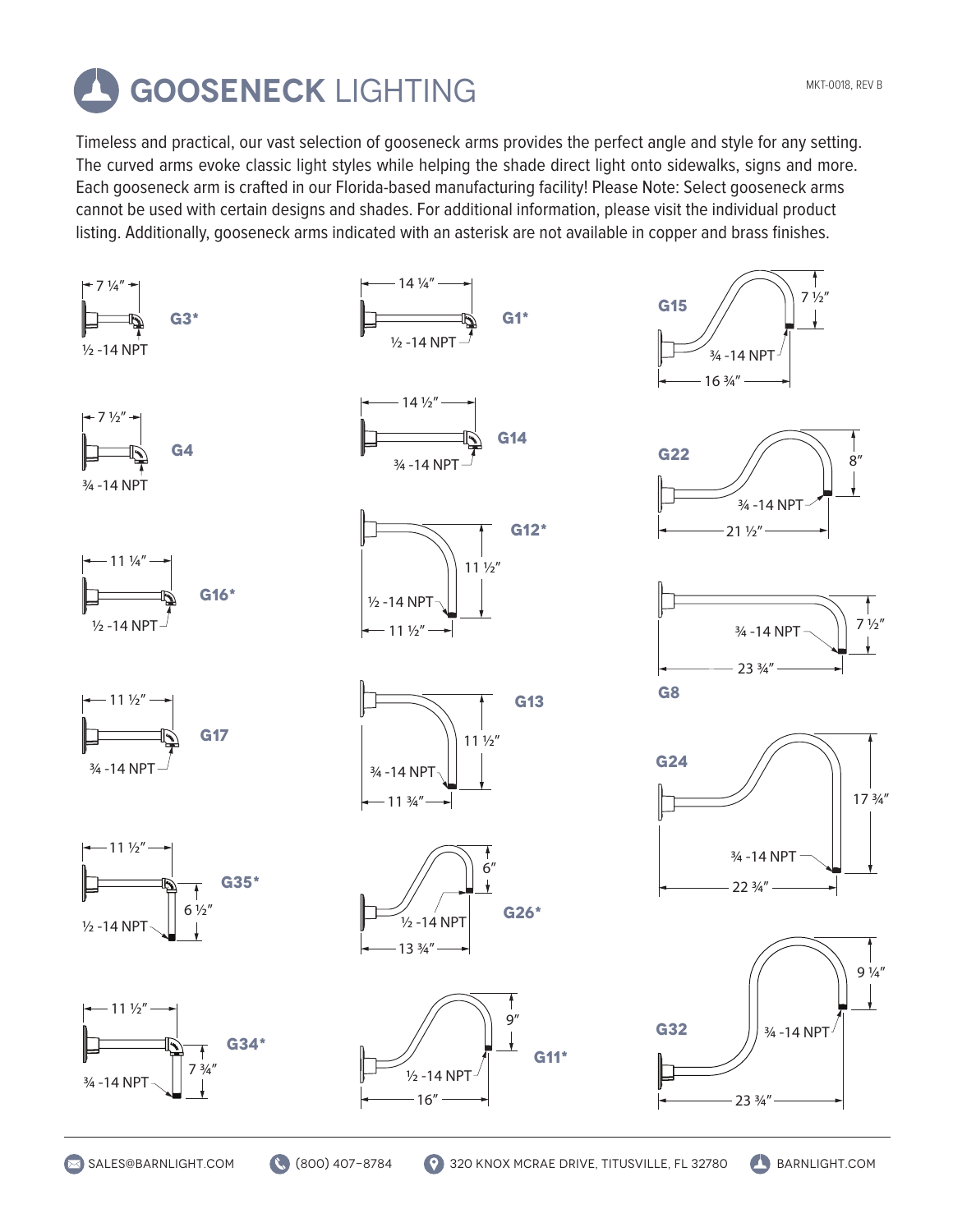















 $-39\frac{1}{4}$ " –





**g65\***

P,

 $-25"$  $-29"$ 

e de la construction de la construction de la construction de la construction de la construction de la construction de la construction de la construction de la construction de la construction de la construction de la const

¾ -14 NPT

FRONT VIEW

3.3"

19"

u d

**g19\***